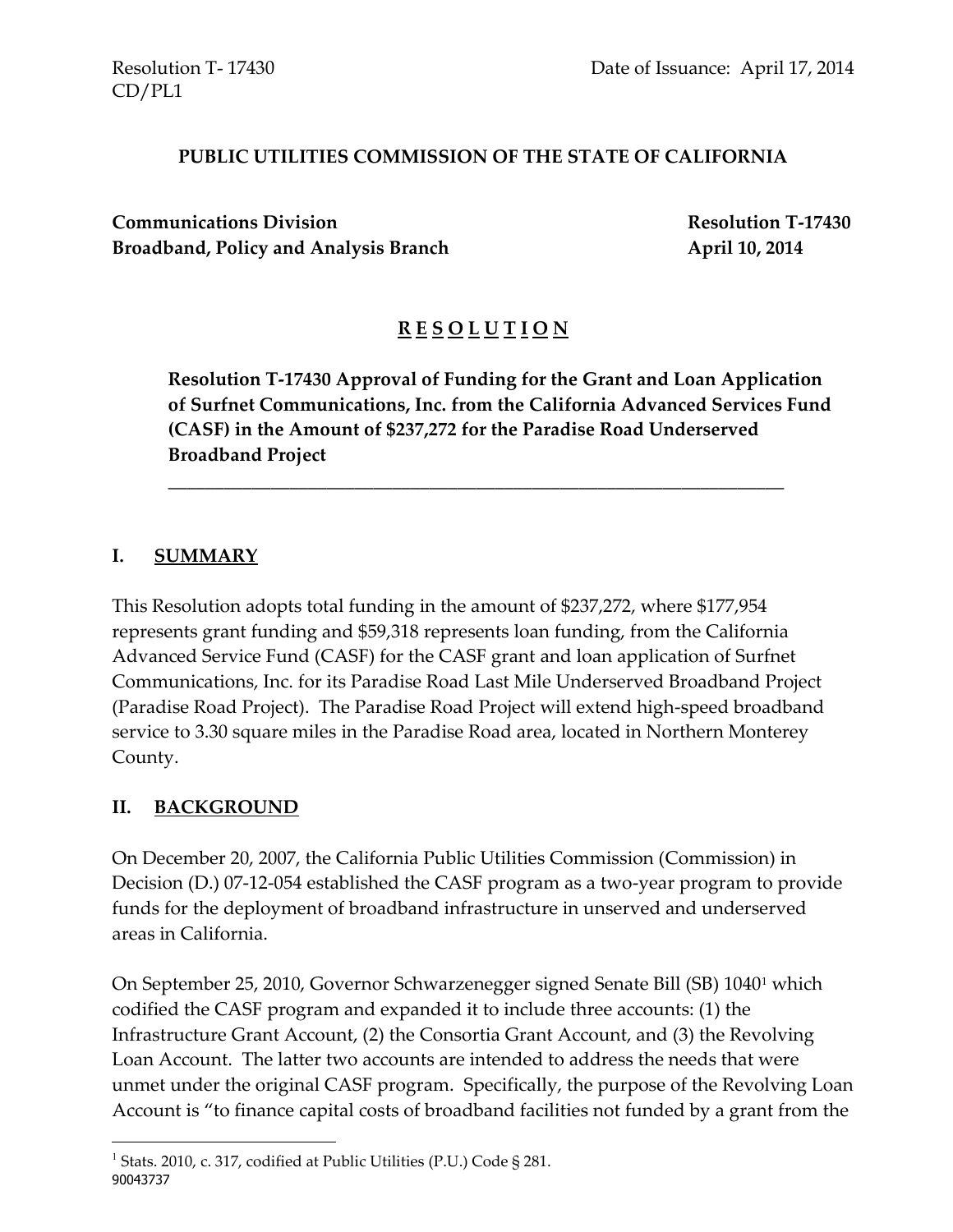Broadband Infrastructure Grant Account."<sup>2</sup> SB 1040 also expanded the CASF fund from \$100 million to \$225 million adding \$100 million to the Infrastructure Grant Account and allocating \$10 million and \$15 million to the Consortia Grant Account and the Revolving Loan Account, respectively.<sup>3</sup>

On February 1, 2012, the Commission approved D.12-02-015 to implement new guidelines for the Infrastructure Grant and Revolving Loan Accounts. Key provisions of the Decision include:

- A maximum CASF grant award of 70 percent of project costs for unserved areas and 60 percent for underserved areas;
- A definition of an underserved area, "where broadband is available, but no wireline or wireless facilities-based provider offers service at advertised speeds of at least 6 megabits per second (Mbps) downstream and 1.5 Mbps upstream (6 Mbps /1.5 Mbps);" and
- A Revolving Loan Program to provide supplemental financing for projects also applying for CASF grant funding (up to 20% of projects costs, with a maximum of \$500,000), utilizing the same project and applicant eligibility requirements as the Infrastructure Grant Program.

Consequently, on May 10, 2012, the Commission approved Resolution T-17362 which established the application deadlines for the CASF Broadband Infrastructure Grant Account and the Revolving Loan Account as follows:

- October 1, 2012, for unserved areas;
- February 1, 2013, for underserved areas not previously funded by the CASF and hybrid projects that cover both unserved and underserved areas; and,
- A date to be determined for projects in underserved areas where the existing broadband infrastructure was partially funded by a CASF grant.

On February 1, 2013, Surfnet submitted an application for CASF funding for the underserved area of Paradise Road.

 $\overline{\phantom{a}}$ 

<sup>&</sup>lt;sup>2</sup> P.U. Code § 281(e).

<sup>&</sup>lt;sup>3</sup> P.U. Code § 281(b)(1).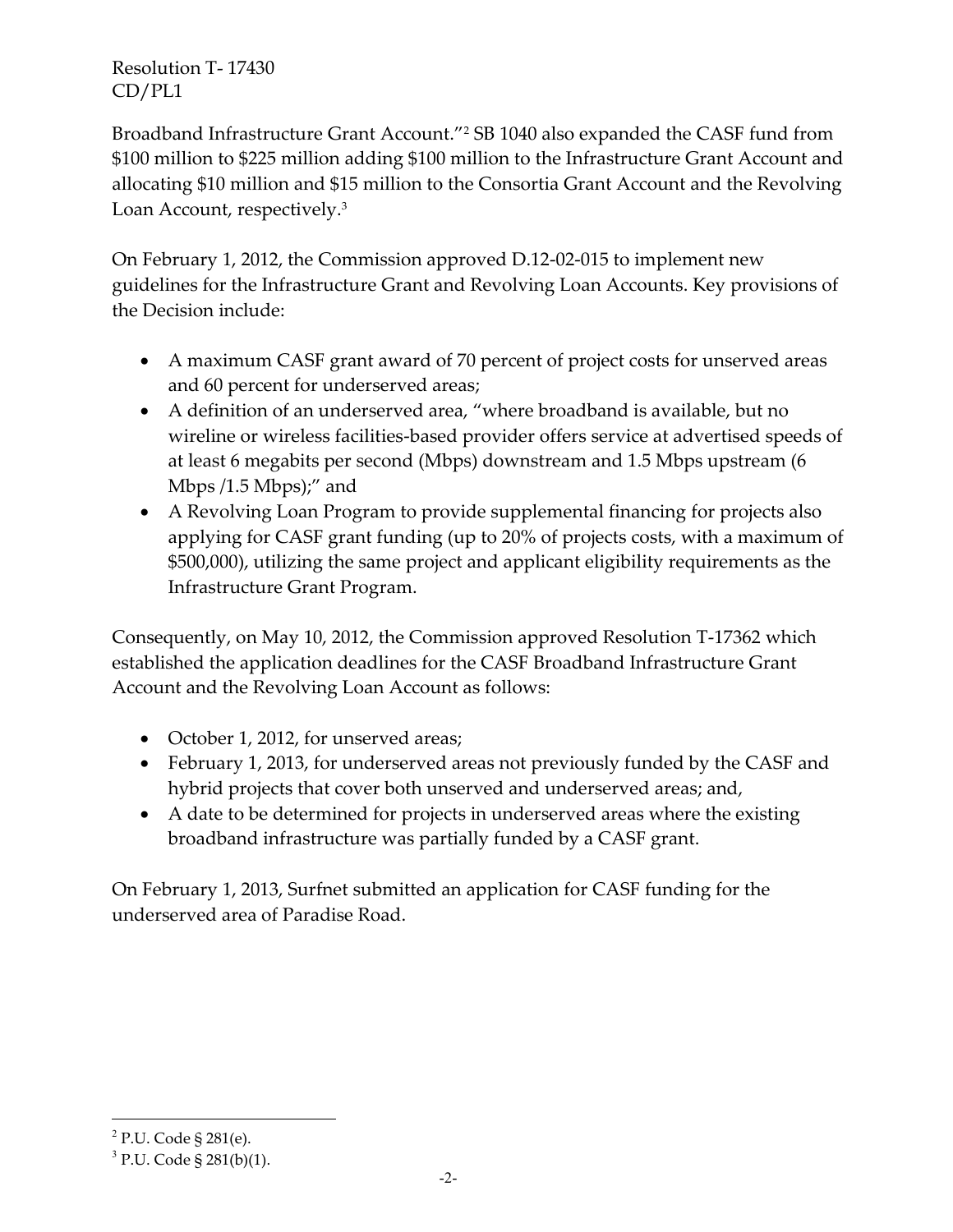### **NOTICE/PROTESTS**

CD posted the proposed project area map, census block groups (CBGs) and zip codes by county for the Paradise Road Project on the Commission's CASF webpage under "Pending New CASF Applications to Offer Broadband as of February 11, 2013." CD received one challenge by Verizon, as described below, to the proposed project area.

#### **III. DISCUSSION**

This Resolution adopts CD's recommended CASF fund award of \$237,272 for the Paradise Road Project. This award represents 80% of the total project costs of \$296,590, 60% of which (\$177,954) is a grant, and 20% of which (\$59,318) is a loan. Key project information and maps are shown in Appendix A.

#### A. Project Overview

Surfnet currently does not provide broadband or telephone service within five miles of the Paradise Road Project.

The Paradise Road Project will extend high-speed broadband service to 3.30 square miles in the Paradise Road area by deploying high speed fiber to the home (FTTH) technology capable of reaching symmetrical speeds of 100 mbps down and 100 mbps up.

The project is dependent on completion of the Sunesys middle mile project to obtain backhaul and enable last mile connections in the area. Service will be provided at the proposed speeds once Surfnet receives the backhaul from Sunesys<sup>4</sup>. Surfnet will be required to wait until Sunesys has also begun construction of its middle mile network in the Paradise Road area to begin Surfnet's construction in the project area. If CASF funding for the Sunesys project is denied or if the Sunesys project does not materialize, it will not be possible to build and operate the Paradise Road project as proposed. Specifically, the Paradise Road project relies on Sunesys for cooperative construction work and backhaul. Therefore, without Sunesys, the Paradise Road project would not be technically possible as designed. Furthermore, although technically possible to redesign the project, it would be cost prohibitive to move forward with building and operating. The Paradise Road proposal will therefore be financially impossible to pursue and will be withdrawn.

Surfnet will provide broadband connectivity via a connection to Cruzio's Internet data center in Santa Cruz. The project proposed to use Passive Optical Networking (PON) for

 $\overline{\phantom{a}}$ <sup>4</sup> Resolution T-17429 recommends CASF funding approval for the Sunesys Middle Mile Project; a 91.18 mile long backbone network from Santa Cruz to Soledad.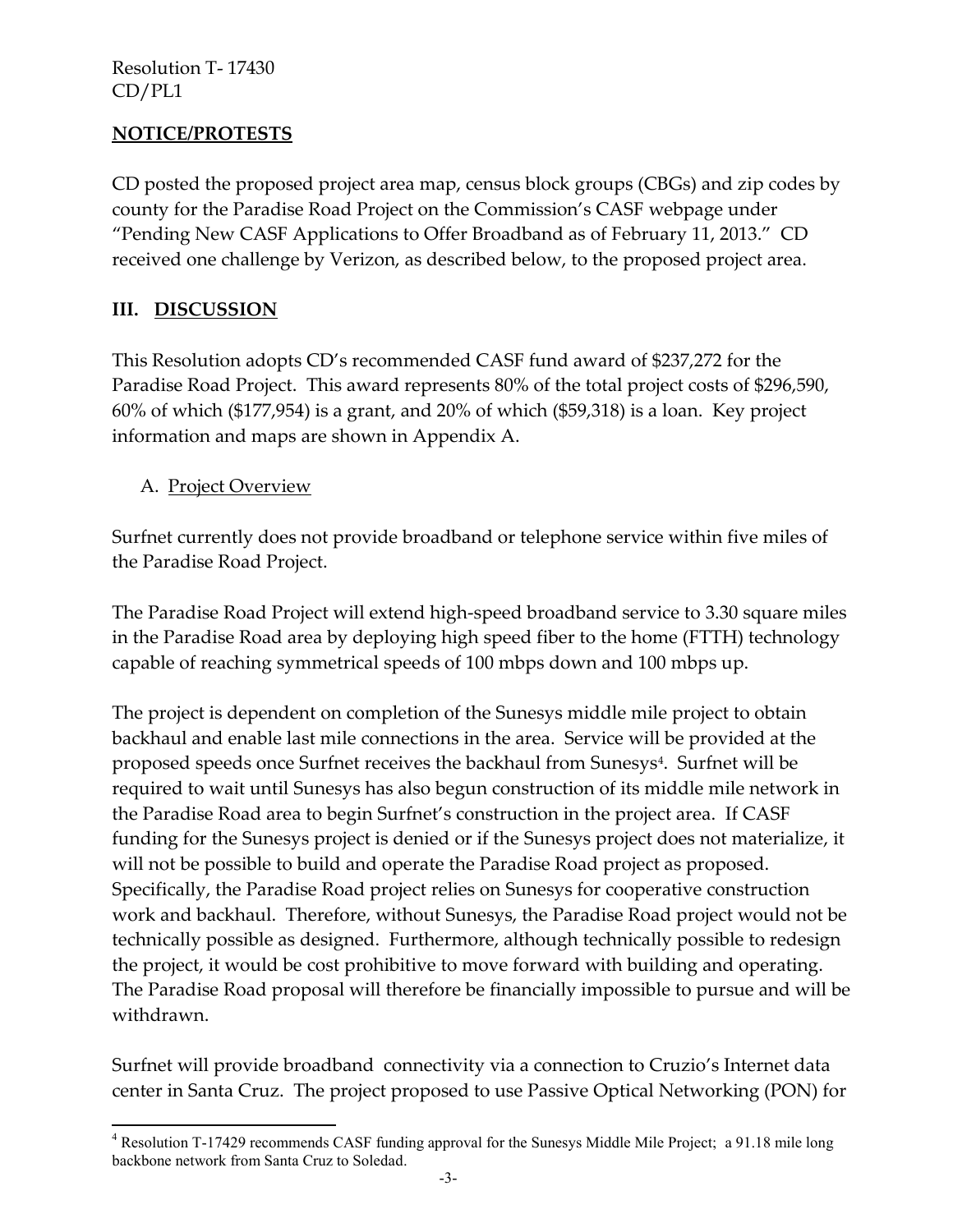the last mile component. Surfnet will also install fiber on existing utility poles. Surfnet will strategically locate the fiber distribution terminals so as to maximize the number of homes the project will serve. Surfnet will install service drops from the pole to the house for most homes in the area. If a resident requests the drop be placed underground, the resident will be responsible for providing the trench and conduit. The Census Block Groups (CBGs) impacted by the project are: 060530103051 and 060530147001. Paradise Road is located in Northern Monterey County.

When completed, the project will reach an estimated 278 underserved households. Surfnet estimates that an initial 167 potential households will subscribe in the proposed area.

The project area includes one anchor institution, Elkhorn Elementary School, which may benefit from this project.

| Service/Description            | Download/Upload Speeds | <b>Monthly Fee</b>           |
|--------------------------------|------------------------|------------------------------|
| Initial Promotional Rate for   | 100 Mbps download/100  | No more than \$65 per        |
| Customers who sign up          | Mbps upload            | month.                       |
| during the first two months    |                        |                              |
| of service availability        |                        |                              |
| Maximum Monthly                | 100 Mbps download/100  | No more than \$80 per        |
| <b>Recurring Rate</b>          | Mbps upload            | month                        |
| <b>Other Recurring Charges</b> |                        | None                         |
| <b>Installation Fee</b>        | N/A                    | No charge for standard       |
|                                |                        | installation                 |
| Required Equipment             |                        | <b>Non-Recurring Charges</b> |
| None                           |                        | N/A                          |

Surfnet has committed to a broadband pricing plan under the terms shown below for two years, starting from the beginning date of service.

### B. Project Qualification

To qualify for the CASF program, the applicant is required to submit proof that the area is unserved or underserved by submitting shapefiles of the proposed project. CD reviews the submitted shapefiles and compares them with United States 2010 Census and the California Interactive Broadband Availability maps which contain broadband availability data as of June 30, 2012. Once CD finds the areas eligible either as unserved or underserved areas, CD evaluates all other information submitted by the applicant to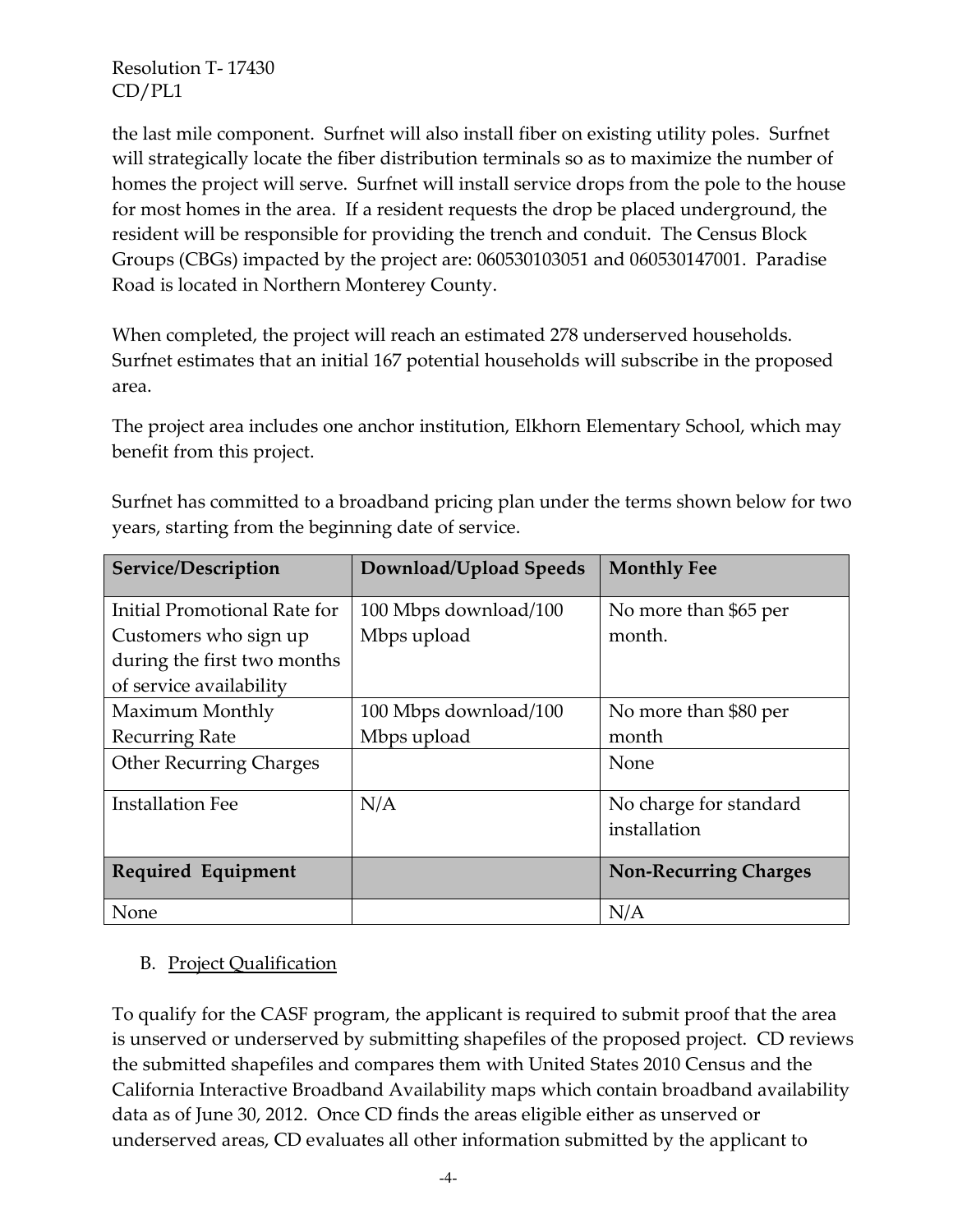determine if the project meets the requirements outlined in D.12-02-015. Other information CD reviews includes: proof of a Certificate of Public Convenience and Necessity (CPCN) from the Commission; descriptions of current and proposed broadband infrastructure; number of potential subscriber households and average incomes; project construction schedule; project budget; proposed pricing and commitment period for new subscribers; and financial viability of the applicant.

As an initial step in the review of Surfnet's application, CD checked the CBGs submitted in the project application to determine that the project was indeed underserved. In doing so, CD found broadband availability at served speeds by two satellite providers, ViaSat and Skycasters, LLC in the Paradise Road Project area. However, as adopted in D.12-02- 015, the Commission does not consider satellite broadband service in CASF project evaluation, unless the satellite project is in an area that was previously CASF funded.<sup>5</sup> Additionally, CD requested clarification on the project size, construction details, and project budget. Additionally, CD found broadband availability at served speeds in census block 060530147001018 by Comcast. However, the Comcast maximum advertised speeds in the area have not been validated nor did Comcast challenge this particular project. According to the project team, the Paradise Road project lies just north of the area that Comcast serves.

On March 11, 2013, Verizon challenged the application stating that they offer broadband availability at served speeds in the project area. Based on its review of the data, CD staff concluded that the area Verizon challenged was eligible for funding. Subsequently, on August 1, 2013, CD issued a letter to the applicant, with a copy to Verizon, stating that the project is eligible for CASF funding since the project area is deemed underserved.

Since Surfnet's submission of its CASF project application, Round 7 broadband availability data as of December 31, 2012 shows maximum advertised mobile broadband availability from Verizon at speeds greater than 6 Mbps download and 1.5 Mbps upload in portions of the proposed project area<sup>6</sup>. However, CD has not been able to validate the maximum advertised mobile broadband speeds in the area. CD validates advertised speeds by conducting drive tests at 2,000 points within the State. There is one test point in the edge of the project area where actual speed test results during the fall 2012 mobile broadband drive test are less than 6 Mbps download and 1.5 Mbps upload. CD inputs these tests into an interpolation model to predict speeds in areas outside of the drive tested points. Where the predicted speeds are slower than the advertised speeds, the model shows that speeds in that area are not validated. The spring 2013 speed test

 $\overline{a}$ <sup>5</sup> This determination was based on the limited speed capabilities of satellite services, the cost to the consumer, high latency, and unreliability known at the time of the decision, D. 12-02-015 at 13-15. Since that time, like other technologies, satellite services have improved.

<sup>6</sup> The California Interactive Broadband Map reflects Round 7 data starting in August 30, 2013.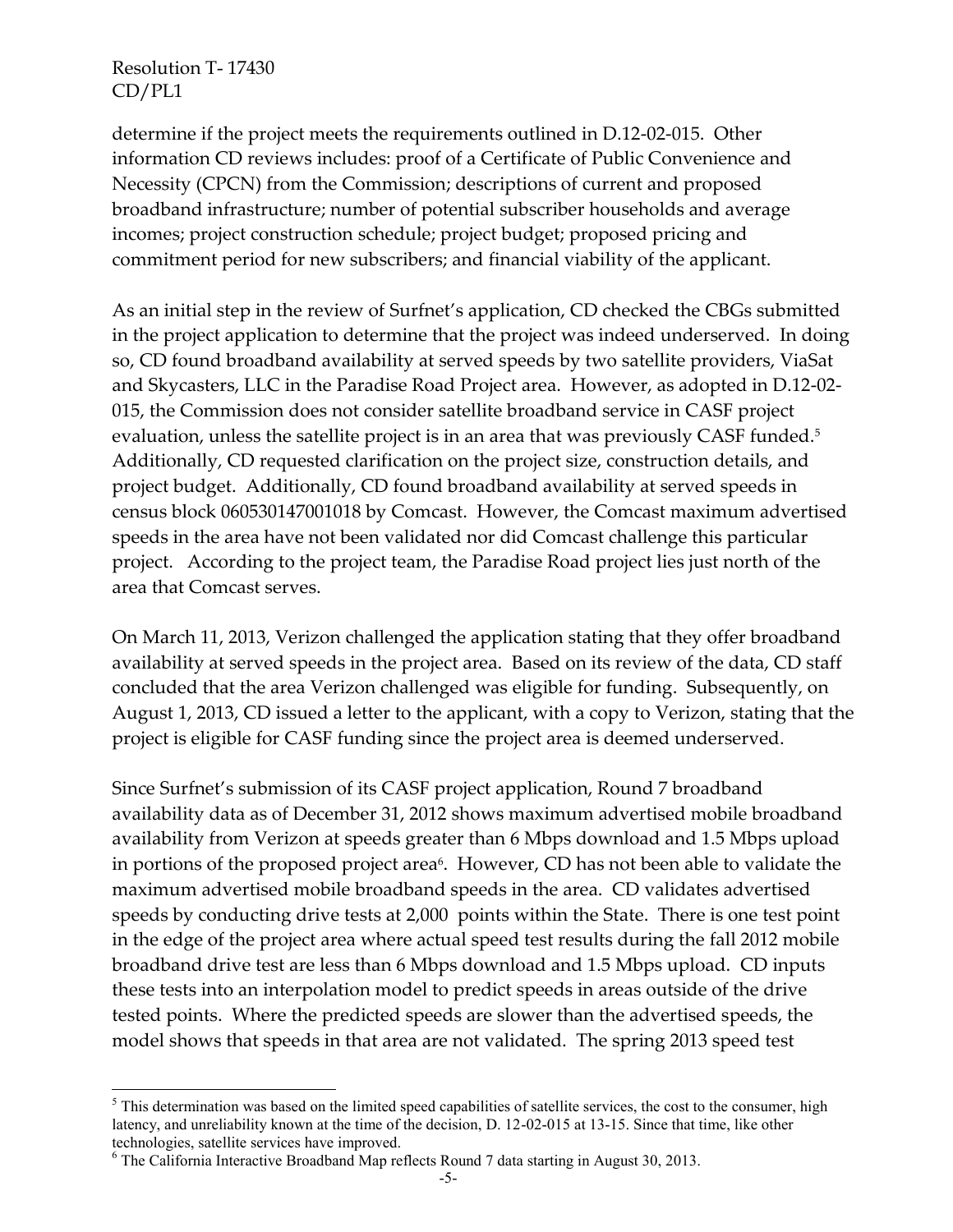conducted recently on the same test point also shows speeds less than 6 Mbps download and 1.5 Mbps upload. In the summer of 2013, Surfnet conducted Verizon mobile tests in the proposed project area using the Commission's CalSPEED mobile test app. Of those 21 tests, the majority were at speeds less than 6 Mbps download and 1.5 Mbps upload. Since the majority of the mobile tests conducted in the proposed 3.30 square mile project area show speeds of less than 6 Mbps down and 1.5 Mbps up, CD staff concludes that the Paradise Road Project is underserved and eligible for CASF funding.

Additionally, Surfnet has a pending application for a CPCN, 7 in addition to other conditions for its CASF award. The Commission may implement the CASF award contingent upon one of the following: (1) either the Commission approves Surfnet's CPCN application; or (2) pursuant to Senate Bill (SB) 740 Padilla, Chapter 522, Statutes of 2013, Surfnet complies with the safeguard rules that the Commission will establish for non-telephone corporation in the existing CASF Rulemaking proceeding (R.12-10-012), in addition to other conditions for its CASF award<sup>8</sup>.

## C. Project Evaluation and Recommendation for Funding

CD evaluated the application with respect to the scoring criteria defined in D.12-02-015, Appendix 1, Section VIII (Scoring Criteria). The scoring criteria include: (i) Funds Requested per Potential Customer, (ii) Speed, (iii) Financial Viability, (iv) Pricing, (v) Total Number of Households in the Proposed Area, (vi) Timeliness of Completion of Project, (vii) Guaranteed Pricing Period, and (viii) Low-Income Areas. In addition, five bonus points are added to the score of an applicant who is able to submit local government and community endorsements or letters of support.

CD found that the Paradise Road project meets CASF funding requirements with respect to the following factors:

- Speed the proposed speed offering of up to 100Mbps download and up to 100 Mbps upload complies with the benchmark set by the Commission
- Service area the service area is determined to be underserved and covers 3.30 square miles
- Matching Funds of 20% of project cost the applicant has certified that the matching funds will be funded utilizing available cash flow that includes cash injection from the company's key principals; the submitted balance

 $\overline{a}$ 

<sup>7</sup> A. 13-07-019 filed July 23, 2013 for registration as an Interexchange Carrier Telephone Corporation Pursuant to the provisions of Public Utilities Code Section 1013

<sup>&</sup>lt;sup>8</sup> Proposed Decision was issued on January 6, 2014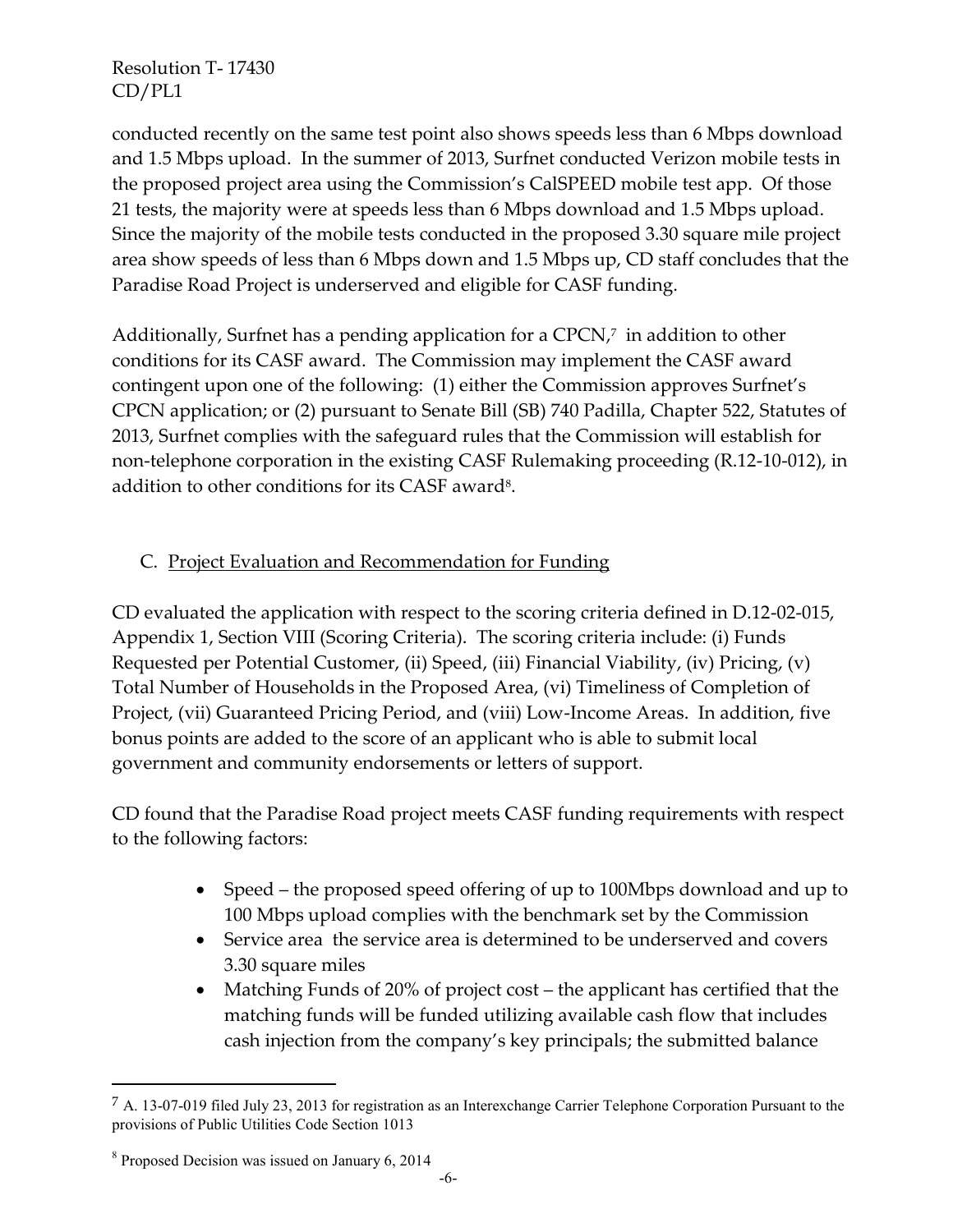sheet, income and cash flow statements show that the applicant has the financial capability to do so

- Price commitment period the applicant has committed to a pricing plan of two years as required
- Deployment schedule the project will be completed within six months, well within the 24 month period construction timeline required

CD's review of the project area shows that for the most part, AT&T is offering service at underserved speeds of greater than or equal to 1.5 Mbps and less than 3 Mbps. This is well below served speeds. There are also some other areas in the project area where AT&T provides DSL service at underserved speeds of greater than or equal to 768 Kbps and less than 1.5 Mbps and also at underserved speeds of greater than or equal to 3 Mbps and less than 6 Mbps, which are also below served speeds. Therefore, based on its review, CD determined that Surfnet's grant application qualifies for funding as an underserved area and meets the requirements of D.12-02-015. CD recommends Commission approval of CASF funding for Surfnet's Paradise Road project. Relative to other projects that the Commission is currently considering for funding, this project is seeking a small grant amount. Also, out of all projects, this project scored among the highest in the area of time to complete, taking only 6 months to completion. The project also scored highly in the area of pricing. Additionally, the funds requested per potential customer are lower than funds requested per potential customer for most of the other projects, making this project comparatively low cost.

In making its determination to fund the loan portion of Surfnet's funding request, CD utilized the services of its loan servicing and administrative contractor, State Assistance Fund for Enterprise, Business, and Industrial Development Corporation (SAFE-BIDCO) to conduct the underwriting phase of the review. Based on its review of Surfnet's application, SAFE-BIDCO recommended funding the loan with the condition that the two principal stakeholders of the company provide a personal guarantee for the loan. Per standard lending rules applied by SAFE-BIDCO in the underwriting review of loan applicants, a personal guarantee is generally required from the owners and/or principals of privately held corporations who have 20% or more ownership to properly underwrite the loan request.

CD staff believes that Surfnet can service the loan and that the Commission need not require a personal guarantee from the principles of the company based on the following:

- 1. Surfnet's two primary principals have slightly over 20% ownership of the company combined.
- 2. SAFE-BIDCO's underwriting results show that Surfnet, as a company, is able to service debt.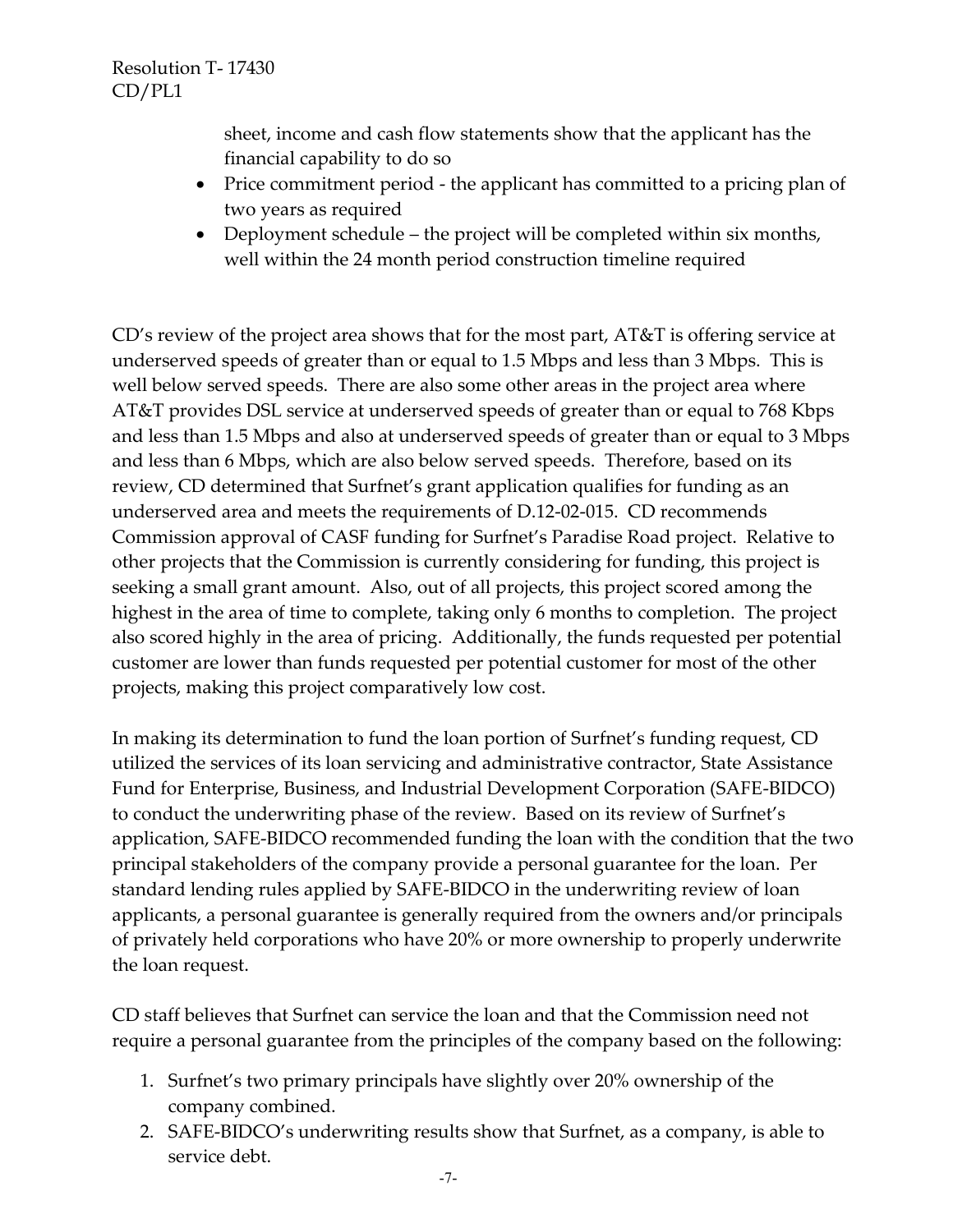3. The loan is also 100% secured by the collateral identified in the application.

Furthermore, CD staff notes that Federal broadband loans (e.g. from the Department of Agriculture Rural Utility Service) do not require a personal guarantee from key principals of a privately held company. Although the CASF program is a separate program with its own set of rules, CD acknowledges that the Federal broadband loan program does not require personal guarantees.

As such, based on its review of the underwriting results provided by SAFE-BIDCO and in light of the reasons presented above, CD recommends that the Commission proceed with the loan and not require a personal guarantee.

The loan is subject to the conditions listed in D.12-02-015, Resolution T-17369 and the loan agreement documents expected to be signed by the borrower. As adopted in item #6 *Loan Closing*, section E, Appendix 2 of D.12-02-015, once the Commission approves the loan via a Resolution, the borrower must sign a loan agreement document that contains all the terms and conditions of the loan. If the borrower does not sign the loan agreement document, the Commission will not execute the loan and will revoke the loan offer. Surfnet cannot withdraw loan funds without a signed loan agreement in place. The loan will be a five year term loan, fully amortized. The interest rate will be fixed at the U.S Prime Rate at loan closing. The borrower will have up to four disbursements to draw down funds, based on meeting Commission-approved project key milestones. The funds must be drawn down within two years of loan approval.

Based on its review, CD determined that Surfnet's grant application qualifies for funding as an underserved area and meets the requirements of D.12-02-015. CD recommends Commission approval of CASF funding for the Surfnet Paradise Road Project.

CD staff finds that funding the Paradise Road Project aligns with CASF's goal to encourage the deployment of high-quality advanced information and communications technologies to all Californians to promote economic growth, job creation, and substantial social benefits.

### D. Safety Impact

The CASF program encourages the deployment of broadband throughout the State which can enable the public to access Internet-based safety applications, access to emergency services, and allow first responders to communicate with each other and collaborate during emergencies. As the Governor's Broadband Task Force stated in its 2007 report, ubiquitous broadband will play a key role in enhancing public safety operations and applications in law enforcement, disaster relief, traffic management, and virtually every other aspect of public safety. The funding to the Paradise Road Project will enable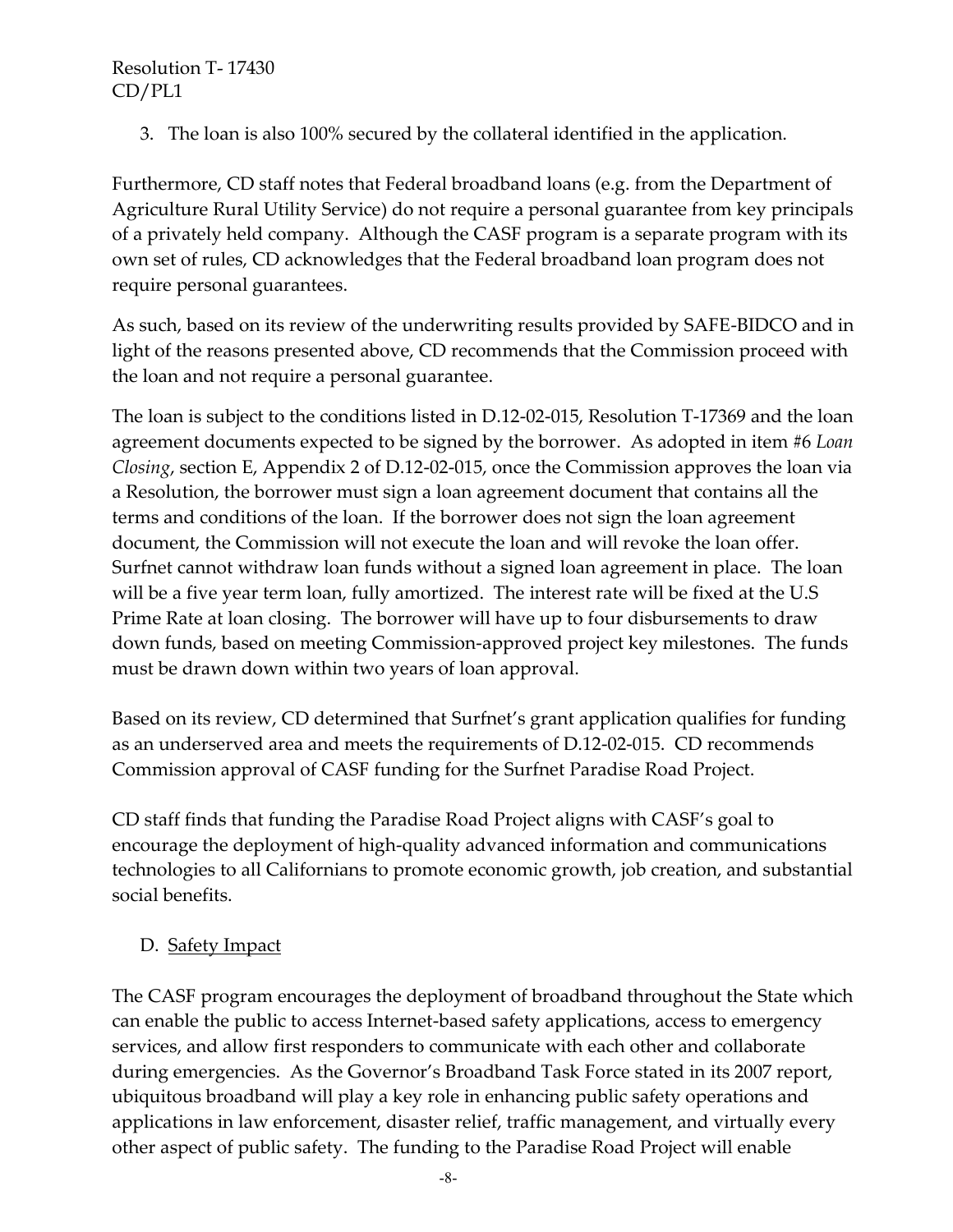households in the Paradise Road area to have access to high-speed broadband and make use of the technology for safety purposes. The project area includes one anchor institution which may benefit from this project: Elkhorn Elementary School. Additionally, although not in the project area, there are nine emergency first responders, one PSAP (Public Safety Answering Points) and 172 anchor institutions within 10 miles of the project area which the project will potentially serve and which will benefit from both the fiber within it and the middle facilities which support the project area.

The First Responder Institutions include:

- CalStar
- Monterey County Emergency Medical Services Agency
- North County Fire District
- Monterey County Sheriff's Office
- California Highway Patrol
- California Fish and Game
- California State Parks

Additionally, the Monterey County 911 Center PSAP will potentially benefit from the broadband project.

Public safety institutions will be able to coordinate responses to regional challenges, including natural disasters. The lack of reliable, redundant connections to the wider internet has been a major stumbling block for first responders who have worked over the last decade to increase interagency cooperation, dispatch and mutual aid nets. For example, with a redundant fiber network in place, first responders can have access to building plans, hazardous substance information, real time mapping and coordination as well as voice, video and broadband connections for each unit in the field. The broadband infrastructure proposed for this grant project would greatly enhance first responders' efforts to work together to provide service to all, including the people in and around the project area. This project can also help allow dependable and robust public safety communications and provide the region's healthcare sector the communication infrastructure to improve health and medical services and lower costs.

## **IV. COMPLIANCE REQUIREMENTS**

Surfnet is required to comply with all the guidelines, requirements, and conditions associated with the grant of CASF funds as specified in D.12-02-015. Such compliance includes, but is not limited to: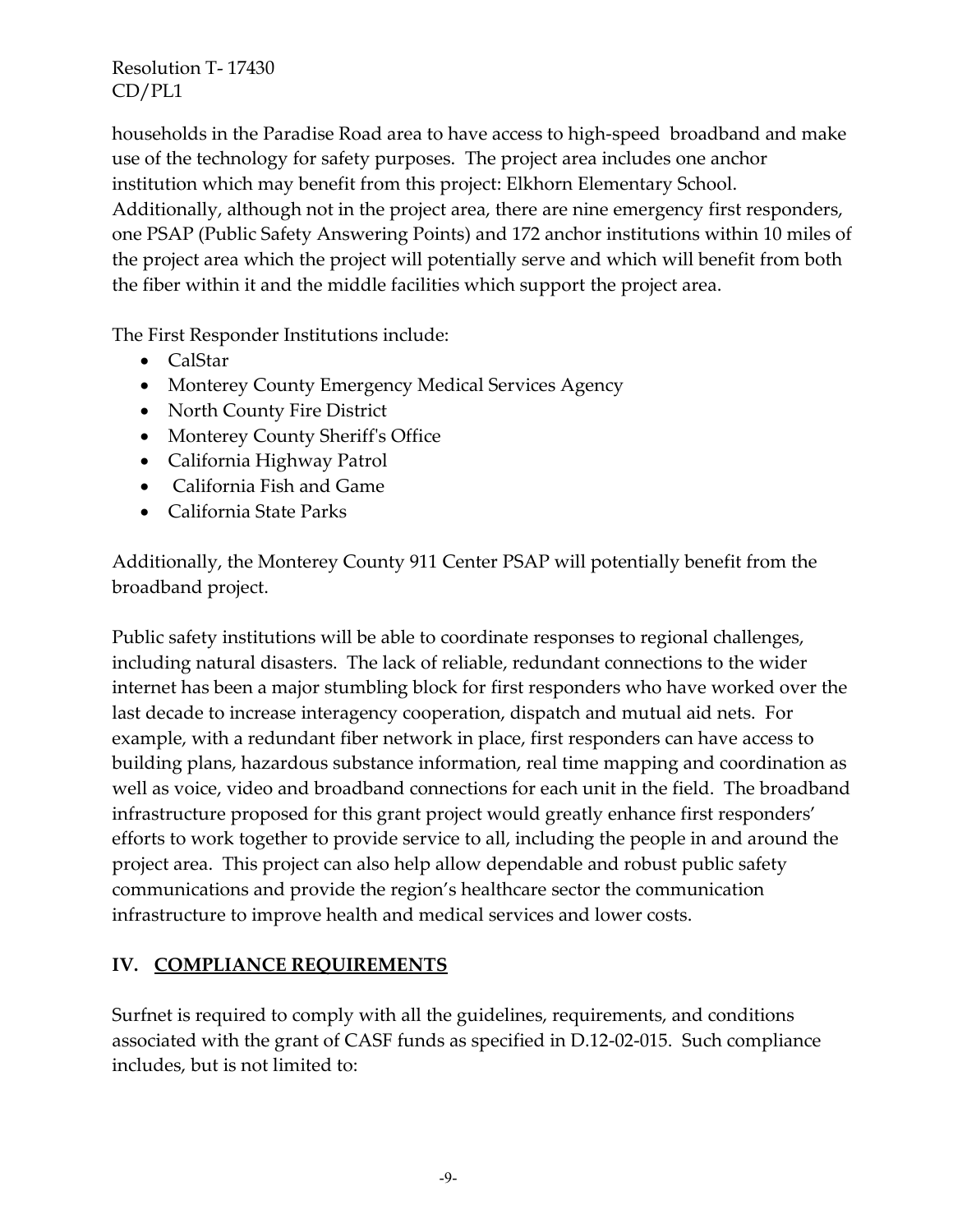# A. California Environmental Quality Act (CEQA)

All CASF grants are subject to CEQA requirements unless the project is statutorily or categorically exempt pursuant to the CEQA Guidelines.

Surfnet has provided the Commission with construction plans for the Paradise Road underserved project area. Cruzio Internet will provide broadband connectivity via a connection to a data center operated by Cruzio Internet in Santa Cruz. Sunesys will provide middle mile connectivity. Surfnet proposes to use Passive Optical Networking (PON) in the last mile component. Surfnet will install fiber on existing utility poles. There will be fiber distribution terminals strategically located to maximize number of homes being served. Surfnet will install service drops from the pole to the house for most homes in the area. If a resident requests the drop be placed underground, the resident will be responsible for providing the trench and conduit.

Accordingly, based on the above information, this project meets the criteria of the CEQA categorical exemptions for existing facilities (CEQA Guidelines § 15301); minor alterations to land (CEQA Guidelines § 15304); and new construction or conversion of small structures (CEQA Guidelines § 15303). Thus, the project is categorically exempt from CEQA review.

# B. Deployment Schedule

The Commission expects Surfnet to complete the project within 6 months from the start date. If the applicant is unable to complete the proposed project within the 6-month timeframe, it must notify the Commission as soon as it becomes aware of this prospect. The Commission requires that all projects are completed within a 24-month timeframe. The Commission may reduce payment for failure to notify CD's Director and satisfy this requirement.

# C. Execution and Performance

CD and the CASF grant recipient shall determine a project start date after the Commission has granted all approvals to the CASF grant recipient. Should the recipient or contractor fail to commence work at the agreed upon time, the Commission, upon five days written notice to the CASF recipient, reserves the right to terminate the award.

In the event that the CASF recipient fails to complete the project in accordance with the terms of approval granted by the Commission, the CASF recipient must reimburse some or all of the CASF funds that it has received.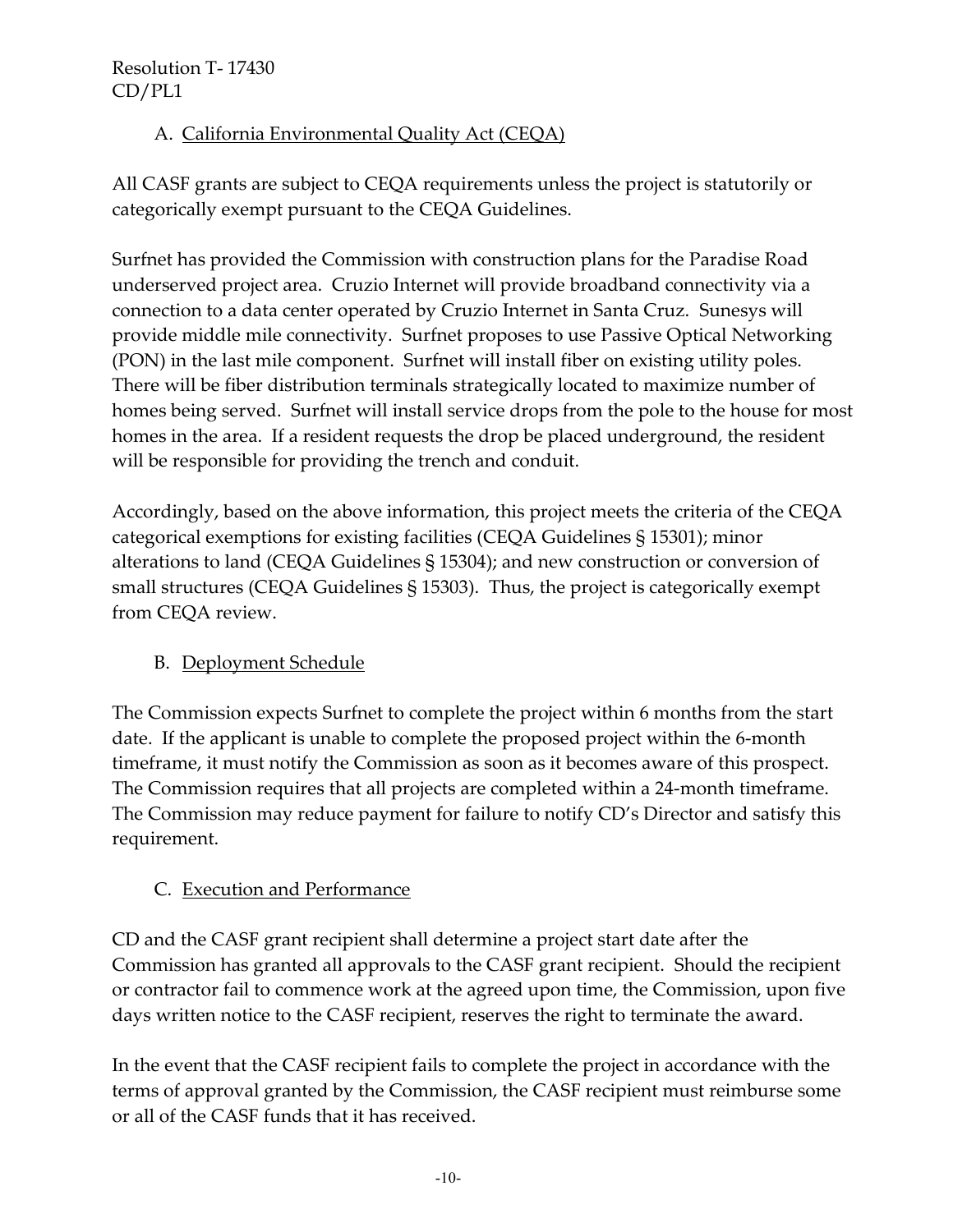The CASF grant recipient must complete all performance under the award on or before the termination date of the award.

# D. Performance Bond

The Commission does not require a performance bond if the applicant certifies that the percentage of the total project costs it is providing comes from its capital budget and is not obtained from outside financing. Surfnet will provide 20% of the total project costs from its capital budget, which includes "paid in capital" from key principals of the company as a loan to the company. Because the paid in capital portion of the matching funds is a loan to the company from the principals of the company, the Commission requires a performance bond for this project.

# E. Price Commitment Period

The minimum required price commitment period for broadband service to all households within the project area is two years. Surfnet guarantees the price of service offered in the project area for two years.

# F. Project Audit

The Commission has the right to conduct any necessary audit, verification, and discovery during project implementation/construction to ensure that CASF funds are spent in accordance with Commission approval.

The recipient's invoices will be subject to a financial audit by the Commission at any time within three years of completion of the work.

## G. Providing Voice Service (if applicable)

If the grantee is providing voice service in the project area, it must meet the Federal Communications Commission (FCC) standards for E-911 service and battery backup. Surfnet in its application has stated that no voice service will be provided as part of the Paradise Road project.

## H. Reporting

Grantees must submit quarterly progress reports on the status of the project irrespective of whether grantees request reimbursement or payment. Before full payment of the project, the CASF recipient must submit a project completion report. Progress reports shall use both the schedule for deployment, major construction milestones and costs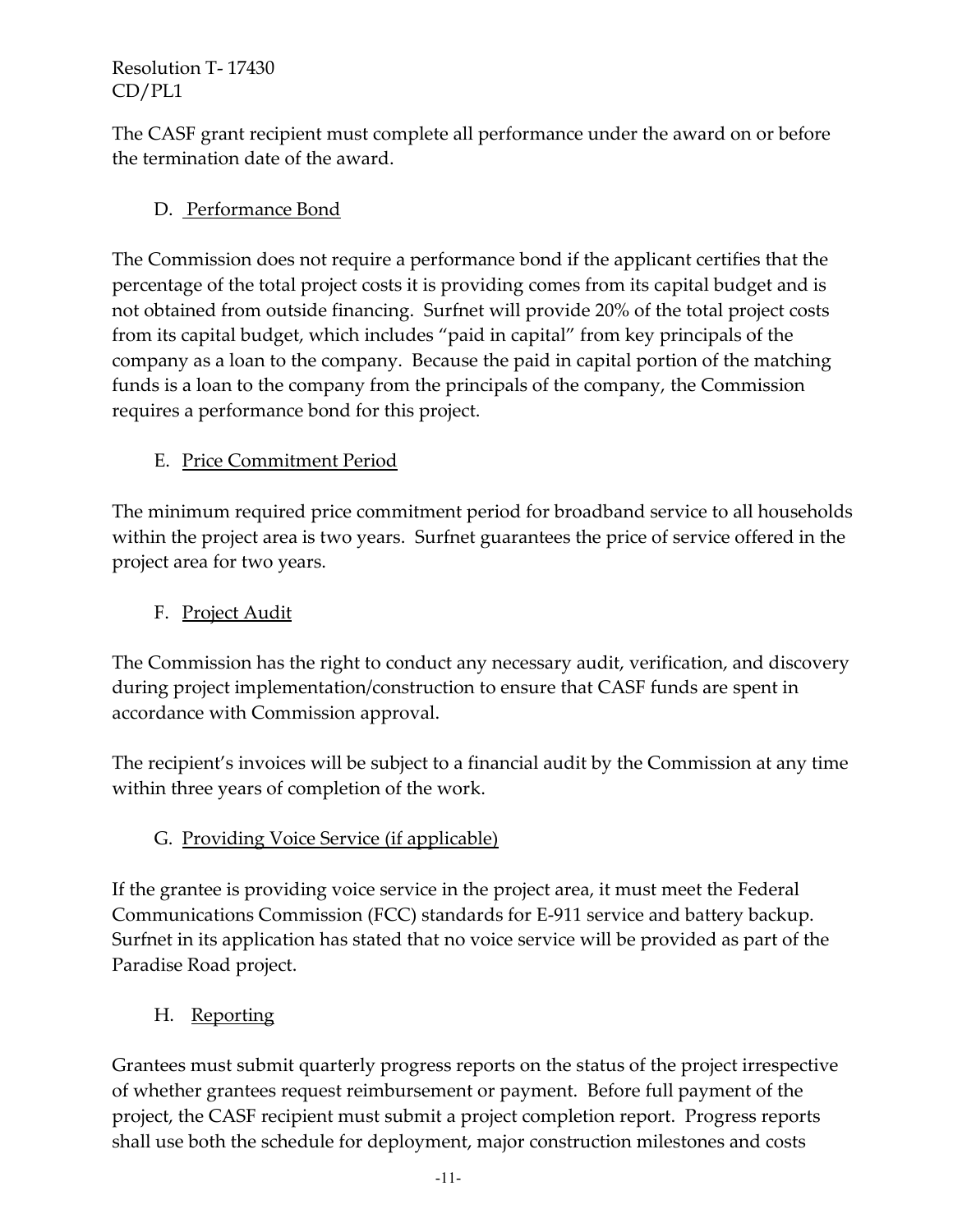submitted in the proposals; indicate the actual date of completion of each task and milestone as well as the date of any problems and issues encountered, and the actions taken to resolve these problems and issues during project implementation and construction; and identify future risks to the project. Recipients shall also include test results on the download speed and upload speeds on a CBG and zip code basis in the final completion report. Recipients must certify that each progress report is true and correct under penalty of perjury.

### I. Submission of Form 477

The FCC currently requires broadband providers to biannually submit the Form 477, which includes speed data. While there is an imperfect match between the data that is reported in the Form 477 and to the CASF, Form 477 data will be useful in documenting CASF deployment for the new service area of the carrier. CASF recipients shall submit a copy of their Form 477 data directly to the Commission, under General Order 66-C, when they submit this data to the FCC for a five-year period after completion of the project.<sup>9</sup>

## **V. PAYMENTS TO CASF RECIPIENTS**

Submission of invoices from and payments to Surfnet shall be made in accordance with Section XI of Appendix 1 of D.12-02-015 and according to the guidelines and supporting documentation required in D.12-02-015.

Payment to Surfnet shall follow the process adopted for funds created under P. U. Code § 270. The following table describes the timeline for processing CASF payments.

| Event                                                               | Payment Cycle 1                       | Payment Cycle 2     |
|---------------------------------------------------------------------|---------------------------------------|---------------------|
|                                                                     | (Day/ Month)                          | (Day/Month)         |
| Invoices due from Surfnet<br>to CD                                  | 5 <sup>th</sup> of Month 1            | $20th$ of Month 1   |
| Payment letters from CD to<br>Administrative Services <sup>10</sup> | $\Box$ On 19 <sup>th</sup> of Month 1 | On $4th$ of Month 2 |

 $\overline{a}$ <sup>9</sup> *Approval of the California Advanced Services Fund (CASF) Application Requirements and Scoring Criteria for Awarding CASF Funds* (2008) Cal. P.U.C. Res. No. T-17143 at 4.

<sup>&</sup>lt;sup>10</sup> The above schedule is contingent on the CASF recipient submitting clear, complete, and error-free invoices to CD. Additional time to process payments may be necessary if CD finds problems with the submitted invoices.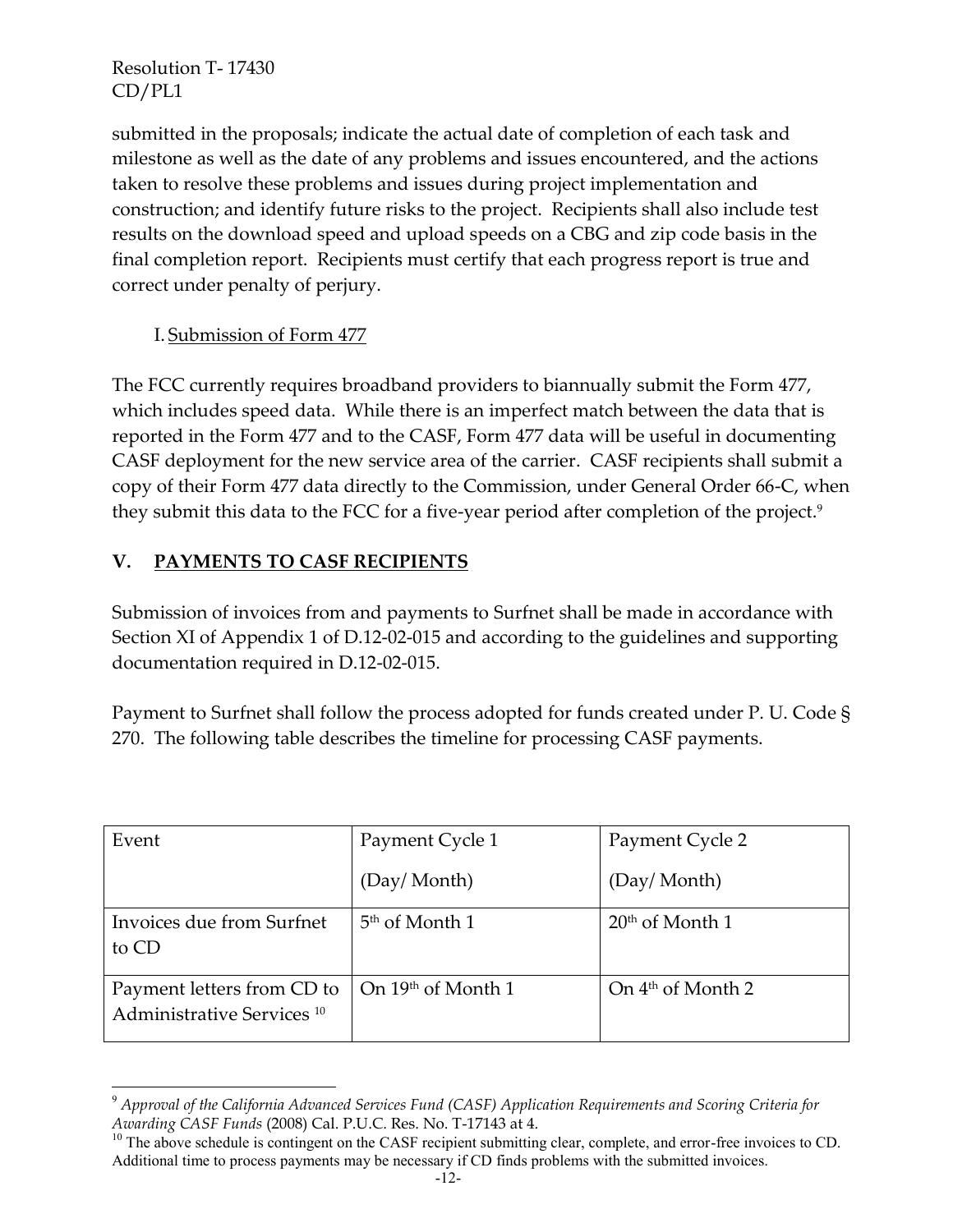| Invoices submitted from           | $20th$ through $26th$ of Month 1 | 5 <sup>th</sup> through 13 <sup>th</sup> of Month 2 |
|-----------------------------------|----------------------------------|-----------------------------------------------------|
| <b>Administrative Services to</b> |                                  |                                                     |
| <b>State Controller's Office</b>  |                                  |                                                     |
| (SCO) for payments                |                                  |                                                     |
|                                   |                                  |                                                     |

Surfnet may submit its invoices under Payment Cycle 1 or 2.

If any date in this payment schedule falls on a weekend or holiday, that date will be advanced to the next business day, but the remaining dates in the payment schedule will remain unchanged. The State Controller's Office (SCO) requires 14 to 21 days to issue payment from the day that requests are received by SCO.

### **VI. COMMENTS ON DRAFT RESOLUTION**

In compliance with P.U. Code § 311(g), a notice letter was emailed on February 11, 2014, informing all applicants filing for CASF funding, parties on the service list of R.06-06-028, and the CASF distribution list of the availability of the draft of this Resolution for Public Comments at the Commission's website [http://www.cpuc.ca.gov/PUC/documents/.](http://www.cpuc.ca.gov/PUC/documents/) This letter also informed parties that the final conformed Resolution adopted by the Commission will be posted and will be available at this same website.

### **VII. FINDINGS**

- 1. On May 10, 2012, the Commission approved Resolution T-17362 which established the application deadlines for the CASF Broadband Infrastructure Grant Account and the Revolving Loan Account as follows: October 1, 2012, for unserved areas; February 1, 2013, for underserved areas not previously funded by the CASF and hybrid projects that cover both unserved and underserved areas; and, a date to be determined for projects in underserved areas where the existing broadband infrastructure was partially funded by a CASF grant.
- 2. Surfnet filed an application for CASF funding for its Paradise Road Project on February 1, 2013.
- 3. The Paradise Road Project will extend high-speed broadband service to 3.30 square miles in Paradise Road by deploying high speed fiber to the home technology to the area which is capable of reaching speeds of 100 Mbps download and 100 Mbps upload. The CBGs impacted by the project are: 060530103051 and 060530147001.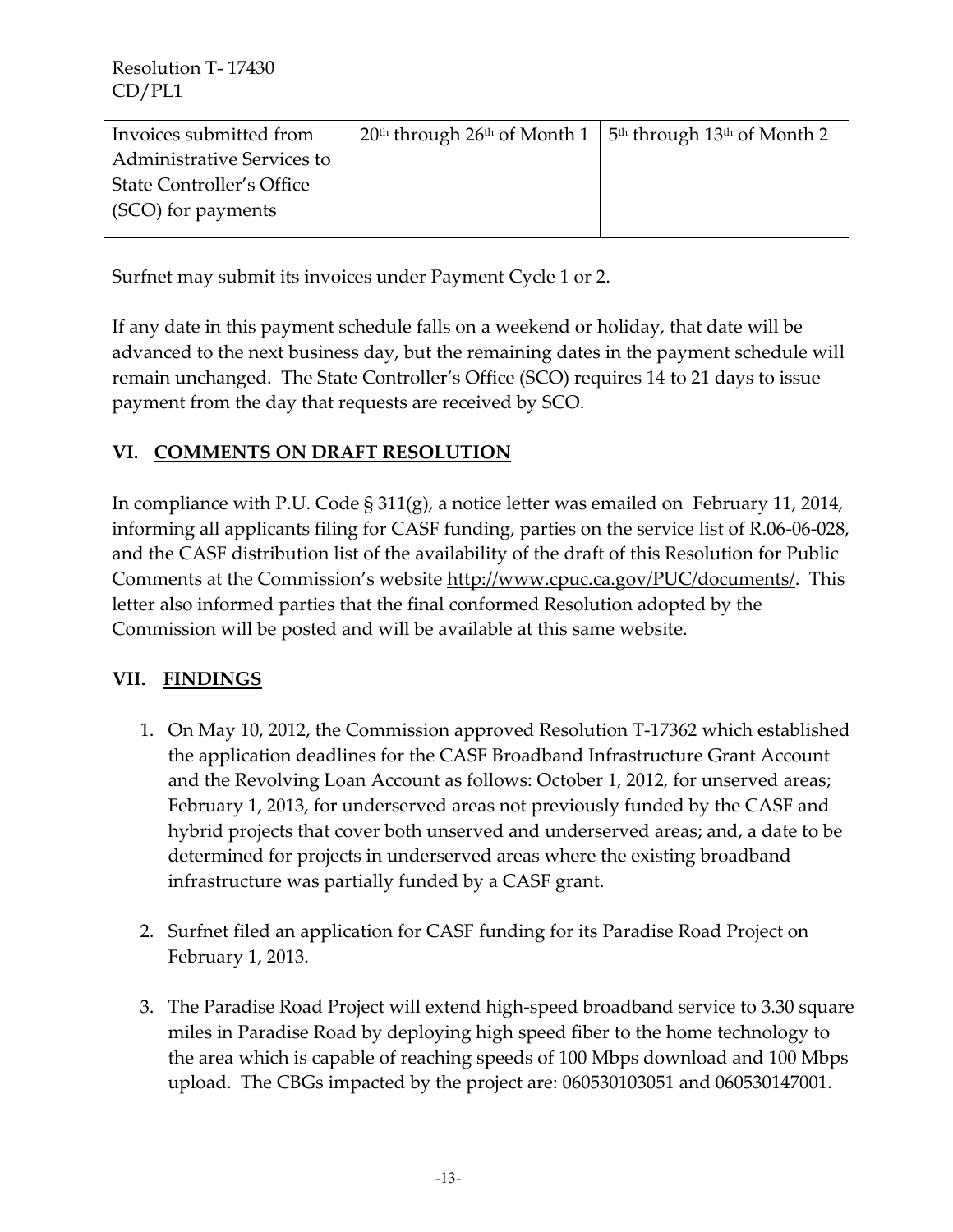- 4. The Paradise Road Project is dependent on completion of the Sunesys middle mile project to obtain backhaul and enable last mile connections in the area. If CASF funding for the Sunesys project is denied or if the Sunesys project does not materialize, it will not be possible to build and operate the Paradise Road project as proposed. The Paradise Road proposal will be financially and technically impossible to pursue and will be withdrawn.
- 5. CD posted the proposed project area map, CBGs and zip codes by county for the Paradise Road Project on the Commission's CASF webpage under "Pending New CASF Applications to Offer Broadband as of February 11, 2013." CD received one challenge from Verizon to the proposed project areas. The Commission did not uphold the challenge because CD determined that speeds in the area challenged were not above served speed thresholds.
- 5. CD reviewed and analyzed data submitted for the Paradise Road Project CASF grant application to determine the project's eligibility for CASF funding. This data includes, but is not limited to: a CPCN application; descriptions of current and proposed broadband infrastructure; geographic information system (GIS) formatted shapefiles mapping the project areas; assertion that the area is underserved; number of potential subscriber households and average incomes; project construction schedule; project budget; proposed pricing and commitment period for new subscribers; and financial viability of the applicant.
- 6. CD reviewed the submitted shapefiles, which mapped the proposed broadband deployment using United States 2010 Census data and the California Broadband Availability Maps, revised July 31, 2012. These maps helped to verify the existence or nonexistence of broadband service areas and broadband speeds, where available.
- 7. Based on its review, along with results of the underwriting conducted by SAFE-BIDCO, CD determined that the project qualifies for funding under D.12-02-015 and recommends Commission approval of CASF grant and loan funding for Surfnet' s project.
- 8. Surfnet must sign a loan agreement document that contains all the terms and conditions of the loan. If Surfnet does not sign the loan agreement, the Commission will not execute the loan and will revoke the loan offer. Surfnet cannot withdraw loan funds without a signed loan agreement in place.
- 9. Surfnet is required to post a performance bond because part of the matching funds it is providing will be a loan from the company's key principals.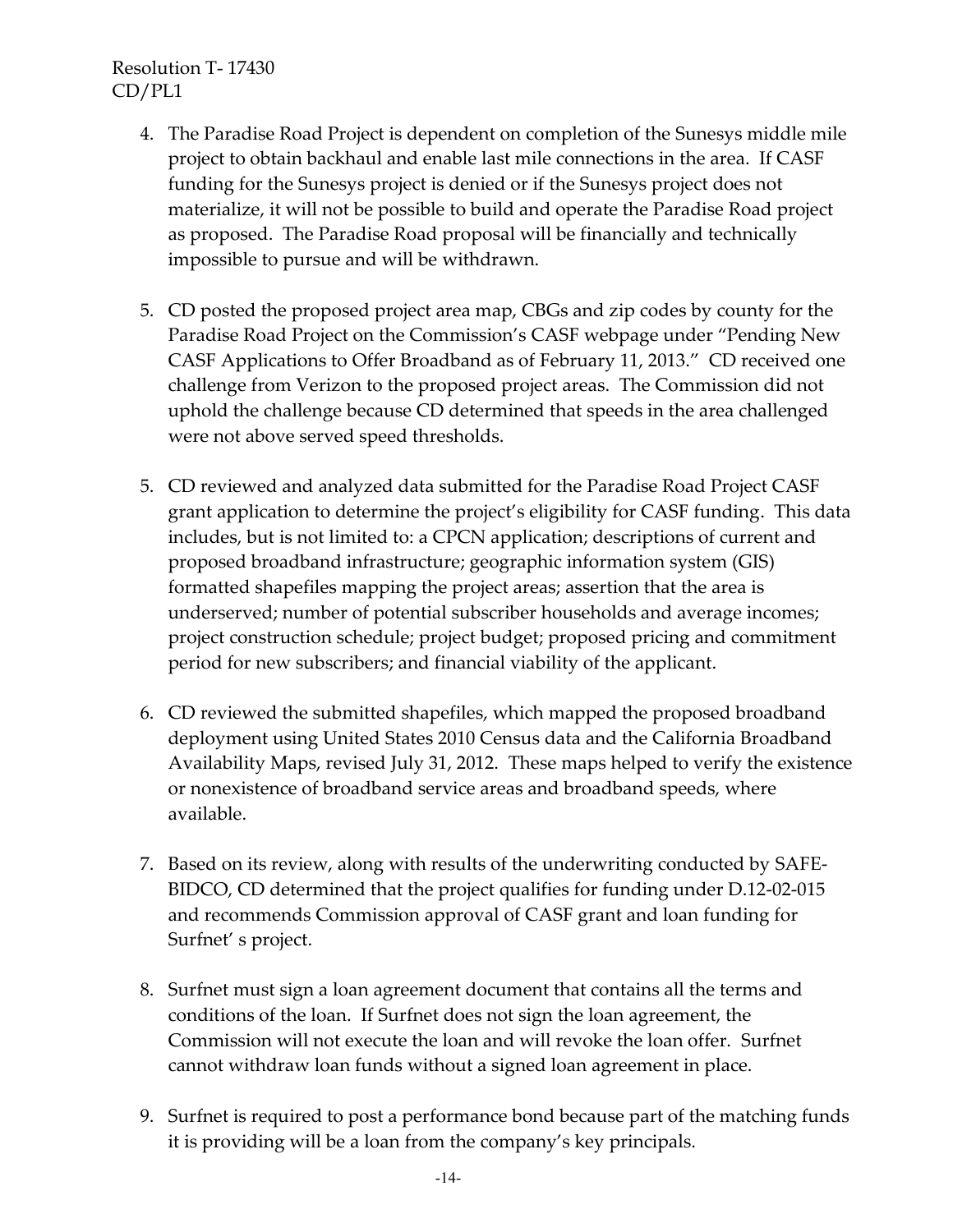- 10. Surfnet is required to comply with all guidelines, requirements, and conditions associated with the granting of CASF funds as specified in D.12-02-015 and must submit the FCC Form 477, as specified in T-17143.
- 11. Surfnet will be required to wait until Sunesys has also begun construction of its middle mile network in the Paradise Road area to begin Surfnet's construction in the project area.
- 12. The Commission finds CD's recommendation to fund Surfnet's project as summarized in Appendix A to be reasonable and consistent with Commission orders and, therefore, adopts such recommendation.
- 13. This project meets the criteria of the CEQA categorical exemptions for existing facilities (CEQA Guidelines § 15301); minor alterations to land (CEQA Guidelines § 15304); and new construction or conversion of small structures (CEQA Guidelines § 15303). Thus, the project is categorically exempt from CEQA review.
- 14. The CASF award shall be contingent upon Commission approval of Surfnet's CPCN application. If the Commission does not grant Surfnet a CPCN, then Surfnet shall comply with the safeguard rules that the Commission will establish for non-telephone corporations in the existing CASF Rulemaking proceeding (R.12-10-12) implementing SB 740 (Padilla, Chapter 522, Statutes of 2013), in addition to other conditions for its CASF award.
- 15. A notice letter was emailed on February 11, 2014 informing all applicants filing for CASF funding, parties on the service list of R.06-06-028, and the CASF distribution list of the availability of the draft of this Resolution for public comments at the Commission's website [http://www.cpuc.ca.gov/PUC/documents/.](http://www.cpuc.ca.gov/PUC/documents/) This letter also informed parties that the final confirmed Resolution adopted by the Commission will be posted and available at this same website.
- 16. No comments were received.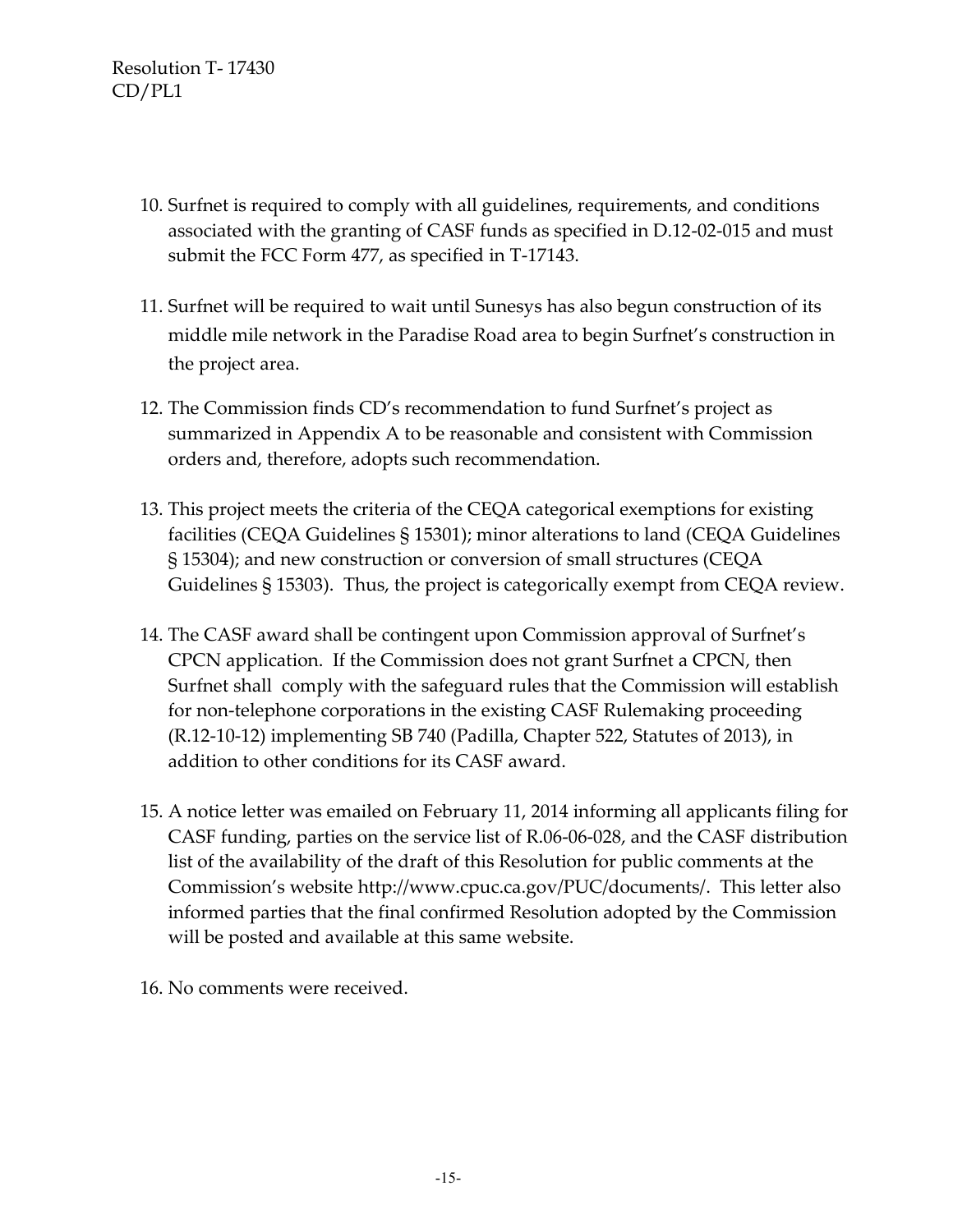#### **THEREFORE, IT IS ORDERED** that**:**

- 1. The Commission shall award **\$**237,272, where \$177,954 represents grant funding and \$59,318 represents loan funding, from the CASF to Surfnet Inc., (Surfnet) for the Paradise Road Project as described herein and summarized in Appendix A of this Resolution.
- 2. The CASF award shall be contingent upon Commission approval of Surfnet's CPCN application. If the Commission does not grant Surfnet a CPCN, then Surfnet shall comply with the safeguard rules that the Commission will establish for non-telephone corporations in the existing CASF Rulemaking proceeding (R.12-10-12) implementing SB 740 (Padilla, Chapter 522, Statutes of 2013), in addition to other conditions for its CASF award.
- 3. Surfnet will be required to wait until Sunesys has also begun construction of its middle mile network in the Paradise Road area to begin Surfnet's construction in the project area.
- 4. Surfnet shall post a performance bond equal to the total CASF grant as specified in Section V, Item #20, in Appendix 1 of D.12-02-015.
- 5. The program fund payment of **\$**237,272 for this underserved project shall be paid out of the CASF fund in accordance with the guidelines adopted in D.12-02-015.
- 6. Payments to the CASF recipient shall be in accordance with Section XI of Appendix 1 of D.12-02-015 and in accordance with the process defined in the "Payments to CASF Recipients" section of this Resolution. Specifically for the loan amount of \$59,318, payment shall be in accordance with Appendix 2 of D.12-02- 015, Resolution T-17369, and in accordance with the loan agreement documents signed by the borrower.
- 7. The CASF fund recipient, Surfnet, shall comply with all guidelines, requirements and conditions associated with the CASF funds award as specified in D.12-02-015 and must submit the FCC Form 477, as specified in T-17143.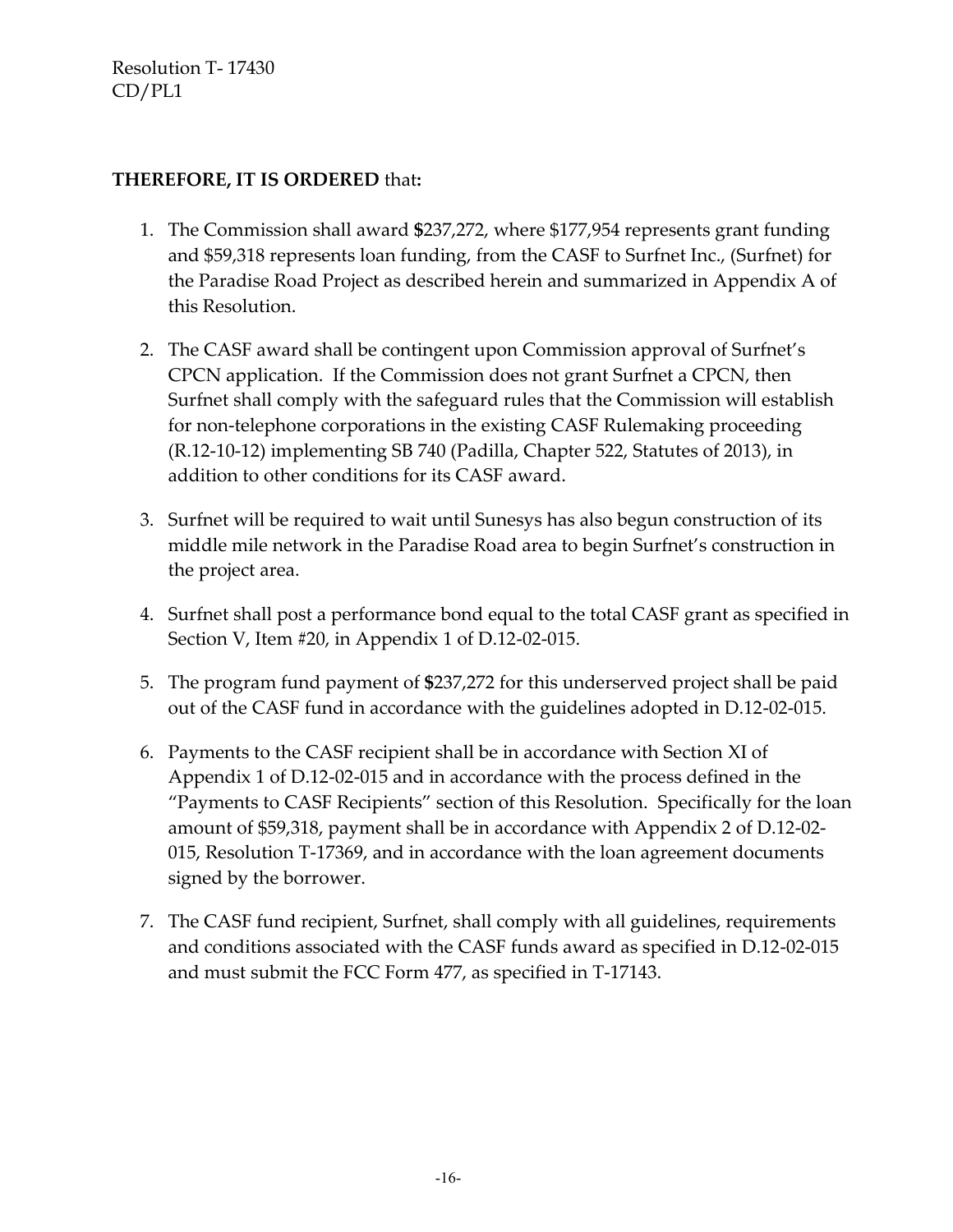This Resolution is effective today.

I hereby certify that this Resolution was adopted by the Public Utilities Commission at its regular meeting on April 10, 2014.

/s/ Paul Clanon

PAUL CLANON Executive Director

 MICHAEL R. PEEVEY President MICHEL PETER FLORIO CATHERINE J.K. SANDOVAL CARLA J. PETERMAN MICHAEL PICKER **Commissioners**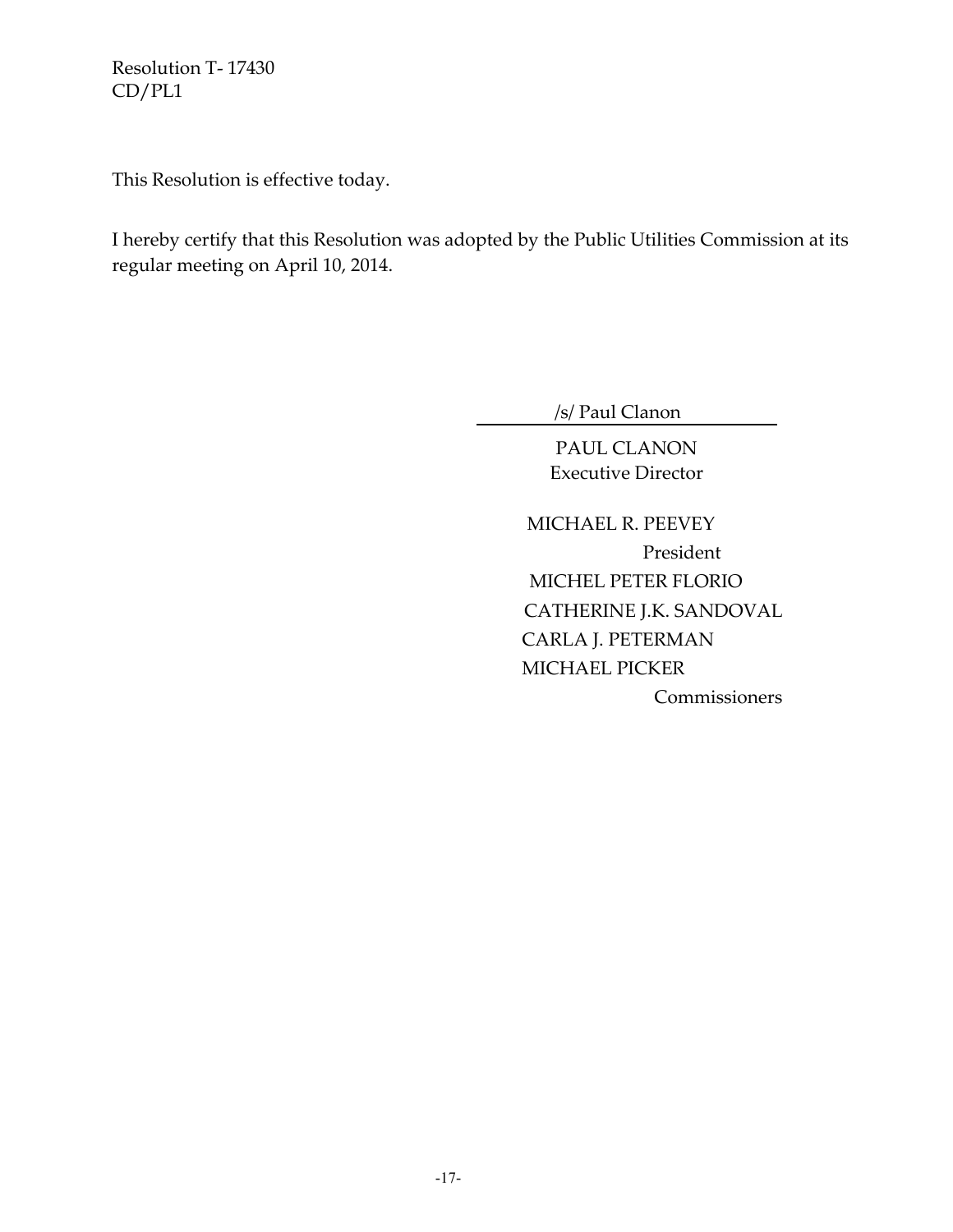### **APPENDIX A**

# **Resolution T – 17430 Surfnet Paradise Road Project Key Information Resolution T – 17430**

| Project Name                                                   | <b>Paradise Road</b>                                                                                                                                                                                                                                                                                    |
|----------------------------------------------------------------|---------------------------------------------------------------------------------------------------------------------------------------------------------------------------------------------------------------------------------------------------------------------------------------------------------|
| Project Plan                                                   | Deployment of high speed fiber to the home<br>technology. Middle Mile connectivity will be<br>provided by Sunesys. Broadband connectivity will<br>be provided via a connection to a Cruzio Internet<br>data center in Santa Cruz. The last mile component<br>will use Passive Optical Networking (PON). |
| Project Size (in square miles)                                 | 3.30                                                                                                                                                                                                                                                                                                    |
| Download/ upload speed (in Mbps)                               | 100 Mbps down / 100 Mbps up                                                                                                                                                                                                                                                                             |
| Location                                                       | Paradise Road, Monterey County                                                                                                                                                                                                                                                                          |
| Community Name                                                 | Paradise Road                                                                                                                                                                                                                                                                                           |
| CBGs/ Household Income                                         | 060530103051/\$80,500                                                                                                                                                                                                                                                                                   |
|                                                                | 060530147001/\$70,341                                                                                                                                                                                                                                                                                   |
| Zip Codes                                                      | 93907<br>95012                                                                                                                                                                                                                                                                                          |
| Estimated Potential Subscriber Size<br>Households/ Subscribers | 278                                                                                                                                                                                                                                                                                                     |
| Deployment Schedule (from Commission<br>approval date)         | 6 months                                                                                                                                                                                                                                                                                                |
| Proposed Project Budget Total                                  | \$296,590                                                                                                                                                                                                                                                                                               |
| <b>Amount of CASF Funds Requested</b><br>(60% grant; 20% loan) | Grant: \$177,954<br>Loan: \$59,318                                                                                                                                                                                                                                                                      |
| Internally funded (20%)                                        | \$59,318                                                                                                                                                                                                                                                                                                |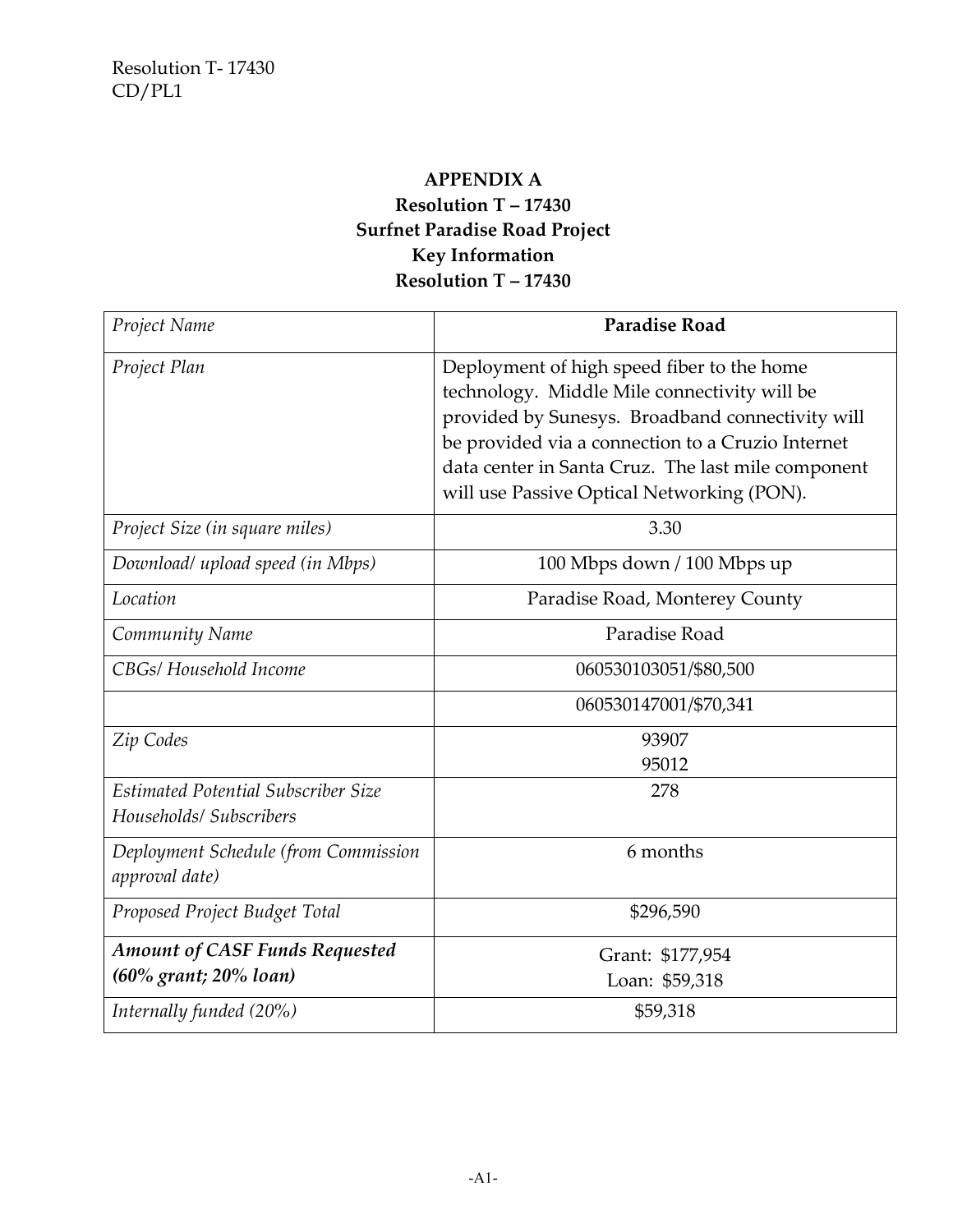

#### **Surfnet Paradise Road Project Maps**